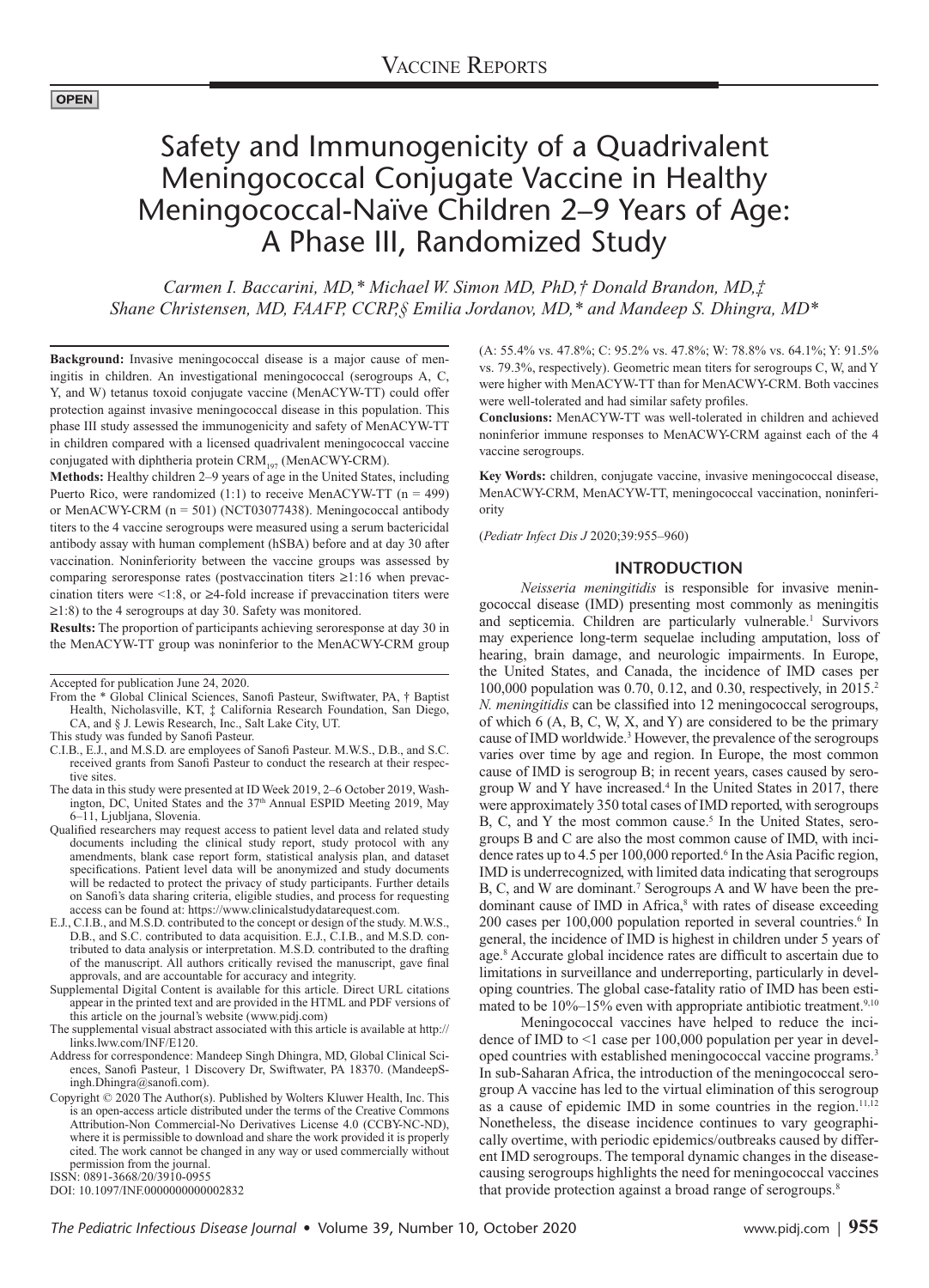An investigational quadrivalent meningococcal polysaccharide (serogroups A, C, Y, and W) tetanus toxoid conjugate vaccine (MenACYW-TT, Sanofi Pasteur) has been developed for use in individuals ≥6 weeks of age. We compared the immunogenicity and safety profile of a single dose of MenACYW-TT with a licensed quadrivalent diphtheria protein  $(CRM_{197})$  conjugate meningococcal vaccine (MenACWY-CRM, Menveo®, GlaxoSmithKline Vaccines Srl; formerly Novartis Vaccines) in children 2–9 years of age in the United States, including Puerto Rico.

# **MATERIALS AND METHODS**

## **Study Design and Participants**

This was a Phase III, modified double-blind, randomized, parallel-group, active-controlled study conducted from February 2017 to October 2017 at 36 sites across the United States including Puerto Rico (ClinicalTrials.gov: NCT03077438).

The appropriate independent ethics committees and institutional review boards approved the study before its initiation. The conduct of this study was consistent with standards established by the Declaration of Helsinki and compliant with the International Conference on Harmonisation guidelines for Good Clinical Practice, including all local and national regulations and directives. Parents or guardians were required to provide signed informed consent before the start of the study. In addition, participants  $(≥7$  years of age) were asked to sign an assent form (as required by local regulations).

Healthy meningococcal vaccine-naïve children 2–9 years of age were recruited. Participants were excluded if they had been involved in another clinical trial of a drug, vaccine, or medical device in the 4 weeks before the start of the present study, or had planned simultaneous participation in another trial. Those who received another vaccine in the 4 weeks preceding the study vaccination or planned to receive another vaccine before immunologic assessment at day 30 were also excluded. Other exclusion criteria included a history of Guillain-Barré syndrome and meningococcal infection confirmed clinically, serologically, or microbiologically, or a demonstrable high risk of meningococcal infection during the study. Participants with known systemic hypersensitivity to any of the vaccine's components, or a history of a life-threatening reaction to these components, were also excluded.

Eligible participants were randomly assigned in a 1:1 ratio via an interactive web response system (stratified by the age groups of 2–5 and 6–9 years) to receive a single dose (0.5mL) of either MenACYW-TT conjugate vaccine or MenACWY-CRM at day 0. Participants, their parents/guardians, and investigators were unaware of treatment assignments throughout the study. The vaccines were administered by an unblinded administrator who was not involved in safety data collection. Serology testing was performed by the sponsor and laboratory personnel who remained blinded to treatment assignments throughout the study.

MenACYW-TT (Sanofi Pasteur, Swiftwater, PA) was presented as a liquid solution in single-dose vials; each 0.5mL dose contained 10 μg of each serogroup (A, C, W, and Y) and approximately 55 μg of tetanus toxoid protein carrier. MenACWY-CRM (GlaxoSmithKline Vaccines Srl; formerly Novartis Vaccines) was presented as a lyophilized powder of the serogroup A vaccine component and a liquid serogroup C, W, and Y vaccine component in 2 separate vials which were combined for a single dose of 0.5mL. Each dose contained 10, 5, 5, and 5 μg of serogroups A, C, W, and Y oligosaccharide, respectively, and approximately 32.7–64.1 μg of  $CRM$ <sub>197</sub> protein carrier. Both vaccines were administered intramuscularly in the right or left deltoid region.

## **Immunogenicity**

Blood samples for immunogenicity assessments were collected at baseline (day 0; prevaccination) and at day 30 (up to day 44) postvaccination. Functional antibody titers against meningococcal serogroups A, C, W, and Y were measured prevaccination and at day 30 postvaccination by serum bactericidal antibody assays using human complement (hSBA; Global Clinical Immunology Laboratory, Sanofi Pasteur, Swiftwater, PA) and baby rabbit complement (rSBA; Public Health England, Manchester, United Kingdom), as previously described.<sup>13,14</sup> A subset of participants (100 participants from each age group in the 2 vaccine groups) was used to measure rSBA. The lower limit of quantification for the hSBA and rSBA assays was 1:4. Bactericidal antibody titers determined by the hSBA and rSBA assays were converted into geometric mean titers (GMTs), as described previously.15

The primary objective was to demonstrate the noninferiority of immune response following administration of a single dose of MenACYW-TT relative to MenACWY-CRM in terms of hSBA seroresponse to serogroups A, C, W, and Y at day 30. An hSBA seroresponse was defined as postvaccination titers ≥1:16 for a participant with prevaccination titers of <1:8, or at least a 4-fold increase in titers if the prevaccination titers were ≥1:8. Secondary objectives were to evaluate the hSBA GMTs at day 0 and day 30 in the total population (those 2–9 years of age) and also for the 2 age groups, 2–5 and 6–9 years. hSBA vaccine seroresponse was also assessed by age subgroups (2–5 and 6–9 years). In addition, the study described antibody titers measured by hSBA in all participants, and titers measured by rSBA in a subset of participants. Seroprotection was defined as hSBA titers ≥1:8 or rSBA titers ≥1:128.

## **Safety**

All participants were observed for 30 minutes after vaccination to assess the occurrence of any immediate adverse events (AEs)/reactions. Participants' parents/guardians were provided with diary cards and instructed to record information on solicited injection site (pain, erythema, and swelling) and systemic reactions (fever, headache, malaise, and myalgia) from day 0 to day 7 postvaccination (see Table, Supplemental Digital Content 1, [http://](http://links.lww.com/INF/E64) [links.lww.com/INF/E64](http://links.lww.com/INF/E64) and 2, [http://links.lww.com/INF/E65\)](http://links.lww.com/INF/E65), and unsolicited AEs through to day 30 (+14 days).

Serious AEs (SAEs) were recorded throughout the duration of the study. Parents or guardians were asked to inform the investigators of any potential SAEs immediately. AEs of special interest (AESI) monitored based on the guidance received from the European Medicines Agency included the following: Kawasaki disease; Guillain-Barré syndrome; generalized seizures, including febrile seizures; and idiopathic thrombocytopenic purpura.

## **Statistical Analyses**

For the primary objective, the noninferiority of hSBA seroresponse with MenACYW-TT relative to MenACWY-CRM at day 30 as tested for each of the serogroups A, C, W, and Y separately. If the lower limit of the 2-sided 95% confidence interval (CI) of the difference between the 2 seroresponse rates was greater than  $-10\%$ , the inferiority hypothesis was rejected. Overall noninferiority was demonstrated if all 4 individual inferiority hypotheses were rejected.

Assuming a 10% noninferiority margin, with 400 evaluable participants in each vaccine group, the study would have 90% power to declare the noninferiority of the hSBA seroresponse of MenACYW-TT to that of MenACWY-CRM. A total of 1000 participants needed to be enrolled to meet the power requirements assuming a 20% dropout rate, which would result in approximately 800 participants in the Per Protocol Analysis Set (PPAS) available for immunogenicity analyses. Power was calculated with the assumption that the seroresponse estimate from the MenACYW-TT equaled that of MenACWY-CRM.

**956** <sup>|</sup> www.pidj.com *© 2020 The Author(s). Published by Wolters Kluwer Health, Inc.*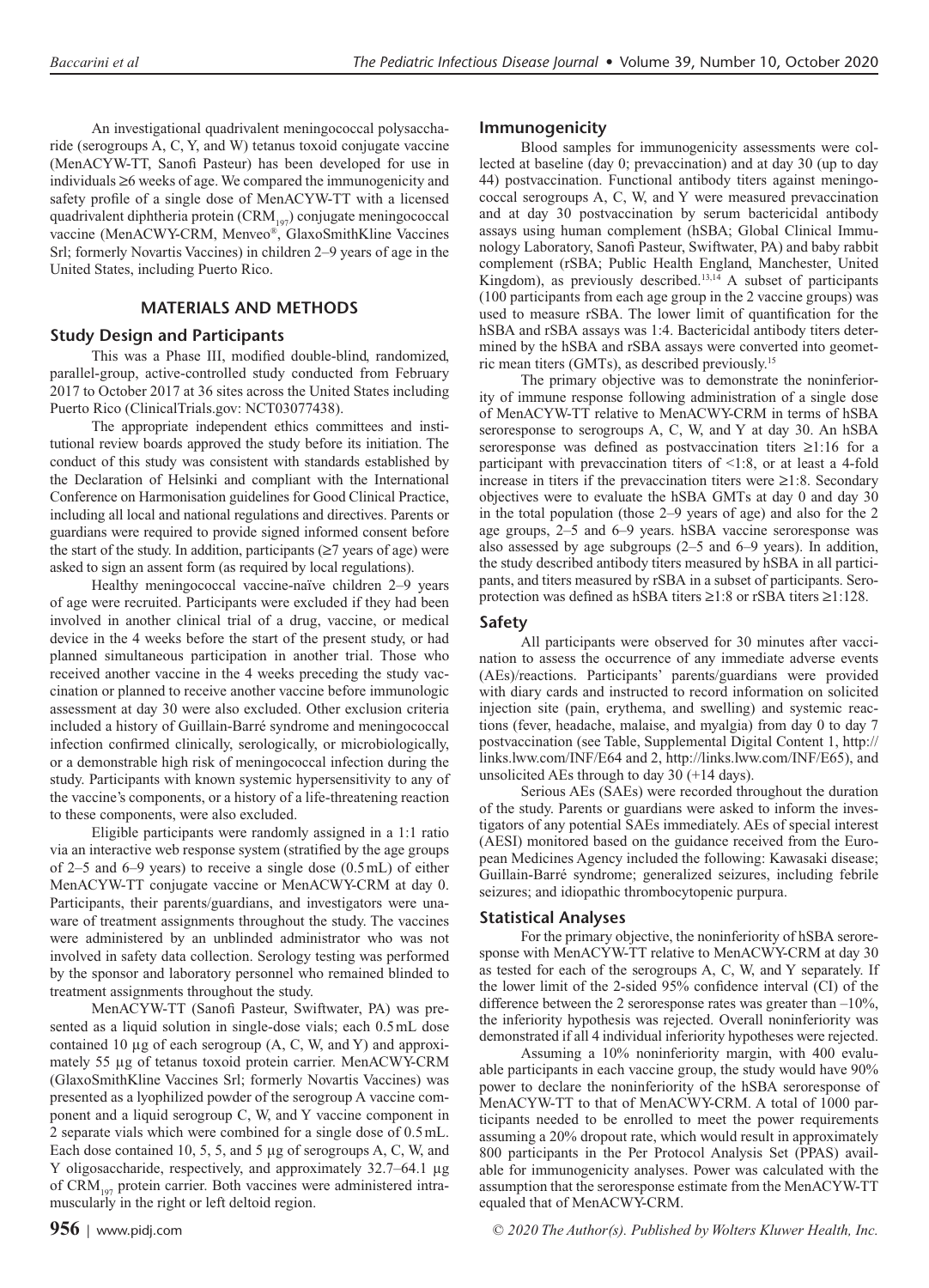All immunogenicity analyses were performed on the PPAS, which was composed of participants who had received the study vaccine and had at least 1 valid postvaccination serology result and met all protocol-specified inclusion criteria. Safety assessments were carried out on the Safety Analysis Set, which included all participants who received the study vaccine and had safety data available.

Categorical variables were summarized and presented as frequency counts with 95% CIs calculated using the normal approximation for quantitative data and the exact binomial distribution (Clopper-Pearson method).16 Bactericidal antibody titers and corresponding 95% CIs were calculated on  $Log_{10}$  transformed data assuming normal distribution for the transformed data, with antilog transformations applied to provide GMTs and their 95% CI.17

## **RESULTS**

## **Study Participants**

A total of 1000 participants were enrolled and randomized to receive either MenACYW-TT  $(n = 499)$  or MenACWY-CRM  $(n$ = 501). The participant disposition through the study is shown in Figure, Supplemental Digital Content 3 [\(http://links.lww.com/INF/](http://links.lww.com/INF/E66) [E66](http://links.lww.com/INF/E66)). Of the total randomized participants, 498 (MenACYW-TT  $[n = 251]$ ; MenACWY-CRM  $[n = 247]$ ) were 2–5 years of age, and 502 (MenACYW-TT [n = 248]; MenACWY-CRM [n = 254]) were 6–9 years of age. All participants provided blood samples at day 0 and day 30 after vaccination. The PPAS comprised 458 and 460 participants in the MenACYW-TT and MenACWY-CRM groups, respectively. A total of 974 participants completed the study in the MenACYW-TT  $(n = 487)$  and MenACWY-CRM  $(n = 487)$  groups. Baseline demographic characteristics are summarized for the 2 groups in Table 1.

#### **Immunogenicity**

MenACYW-TT was demonstrated to be noninferior to Men-ACWY-CRM in terms of hSBA seroresponse against all 4 serogroups at day 30 (Table 2). In the MenACYW-TT group, higher proportions of participants had an hSBA seroresponse with nonoverlapping 95% CIs against serogroups C, W, and Y compared with MenACWY-CRM (Table 2).

|               | <b>TABLE 1.</b> Baseline Demographics (All Randomized |
|---------------|-------------------------------------------------------|
| Participants) |                                                       |

|                                  |             | MenACYW-TT MenACWY-CRM |  |
|----------------------------------|-------------|------------------------|--|
|                                  | $(n = 499)$ | $(n = 501)$            |  |
| Gender, $n$ $(\%)$               |             |                        |  |
| Male                             | 254 (50.9)  | 265(52.9)              |  |
| Mean age, y (mean [SD])          |             |                        |  |
| $2 - 5$                          | 4.0(1.2)    | 3.9(1.2)               |  |
| $6 - 9$                          | 7.9(1.2)    | 8.0(1.1)               |  |
| Racial origin, $n$ $(\%)$        |             |                        |  |
| White                            | 402(80.6)   | 417 (83.2)             |  |
| Asian                            | 2(0.4)      | 2(0.4)                 |  |
| Black/African American           | 66 (13.2)   | 61(12.2)               |  |
| American Indian/Alaska Native    | 1(0.2)      | 0(0.0)                 |  |
| Native Hawaiian/Pacific Islander | 4(0.8)      | 0(0.0)                 |  |
| Mixed origin                     | 21(4.2)     | 21(4.2)                |  |
| Missing                          | 3(0.6)      | 0(0.0)                 |  |
| Ethnicity, n (%)                 |             |                        |  |
| Hispanic or Latino               | 114(22.8)   | 116(23.2)              |  |
| Non-Hispanic or Latino           | 384 (77.0)  | 385 (76.8)             |  |
| Missing                          | 1(0.2)      | 0(0.0)                 |  |

*© 2020 The Author(s). Published by Wolters Kluwer Health, Inc.* www.pidj.com <sup>|</sup> **957**

The hSBA GMTs for all serogroups increased between day 0 and day 30 in both vaccine groups (Figure 1). At day 30, GMTs for serogroups C, W, and Y achieved with MenACYW-TT were higher than those with MenACWY-CRM, with nonoverlapping 95% CIs (Figure 1). The GMTs for serogroup A were comparable between vaccine groups (overlapping 95% CIs).

The proportion of participants with hSBA titers  $\geq 1:8$ increased from baseline to day 30 for all serogroups, regardless of vaccine group (Table 3). The proportion of participants with seroprotective hSBA titers were higher in the MenACYW-TT group than the MenACWY-CRM group for serogroups C, W, and Y, with similar proportions in both groups achieving seroprotective titers against serogroup A. For rSBA titers, the proportion of participants with titers ≥1:128 was similar in both groups at day 30, except for serogroup C for which the proportion of participants was higher in the MenACYW-TT group (see Table, Supplemental Digital Content 4, <http://links.lww.com/INF/E67>).

The immune response tended to be stronger in those 6–9 years than those 2–5 years of age, with similar trends observed for GMTs (see Figure, Supplemental Digital Content 5, [http://links.](http://links.lww.com/INF/E68) [lww.com/INF/E68](http://links.lww.com/INF/E68)), seroresponse rates (see Table, Supplemental Digital Content 6, [http://links.lww.com/INF/E69\)](http://links.lww.com/INF/E69), and seroprotective titers (see Figure, Supplemental Digital Content 7, [http://links.](http://links.lww.com/INF/E70) [lww.com/INF/E70](http://links.lww.com/INF/E70)). For both age groups, in those who received MenACYW-TT, GMTs and seroresponse rates were highest against serogroup C; in those who received MenACWY-CRM, GMTs and seroresponse rates were highest against serogroup Y. In both age groups, the greatest proportion of participants with seroprotection (hSBA titers  $\geq$ 1:8) were seen against serogroup Y in both vaccine groups.

## **Safety**

The safety profile of MenACYW-TT was comparable to that of MenACWY-CRM. The proportion of participants reporting solicited systemic reactions and injection site reactions was similar in both vaccine groups (Table 4). No participant discontinued because of AEs or reactions. One AESI (temporal partial seizure) was reported in the MenACWY-CRM group, and it was assessed as not related to the vaccination by the Investigator. There were no SAEs considered related to vaccination in either group. When vaccine groups were stratified by age (2–5 and 6–9 years), the safety profiles were comparable.

#### **DISCUSSION**

This is the first study to assess the safety and immunogenicity of MenACYW-TT compared with MenACWY-CRM in children 2–9 years of age. The noninferiority of MenACYW-TT to Men-ACWY-CRM in terms of the hSBA seroresponse was demonstrated for all 4 meningococcal serogroups at day 30 postvaccination. The safety profile of MenACYW-TT was similar to that of MenACWY-CRM, with no safety concerns identified.

The proportion of participants achieving an hSBA seroresponse against serogroups C, W, and Y was higher with MenA-CYW-TT than MenACWY-CRM, with a similar proportion of participants achieving seroresponse against serogroup A. Consistent with these observations, GMTs were higher with MenACYW-TT than MenACWY-CRM for serogroups C, W, and Y, but similar between the 2 study groups for serogroup A. hSBA GMTs against serogroup C were notably high in the MenACYW-TT group, but the clinical benefit of these high GMT levels has not yet been established. The observed differences in immune response may be due to heterogeneity in the MenACYW-TT and MenACWY-CRM vaccine formulations. While higher titers may be anticipated to lead to longer persistence of protection, we currently cannot make any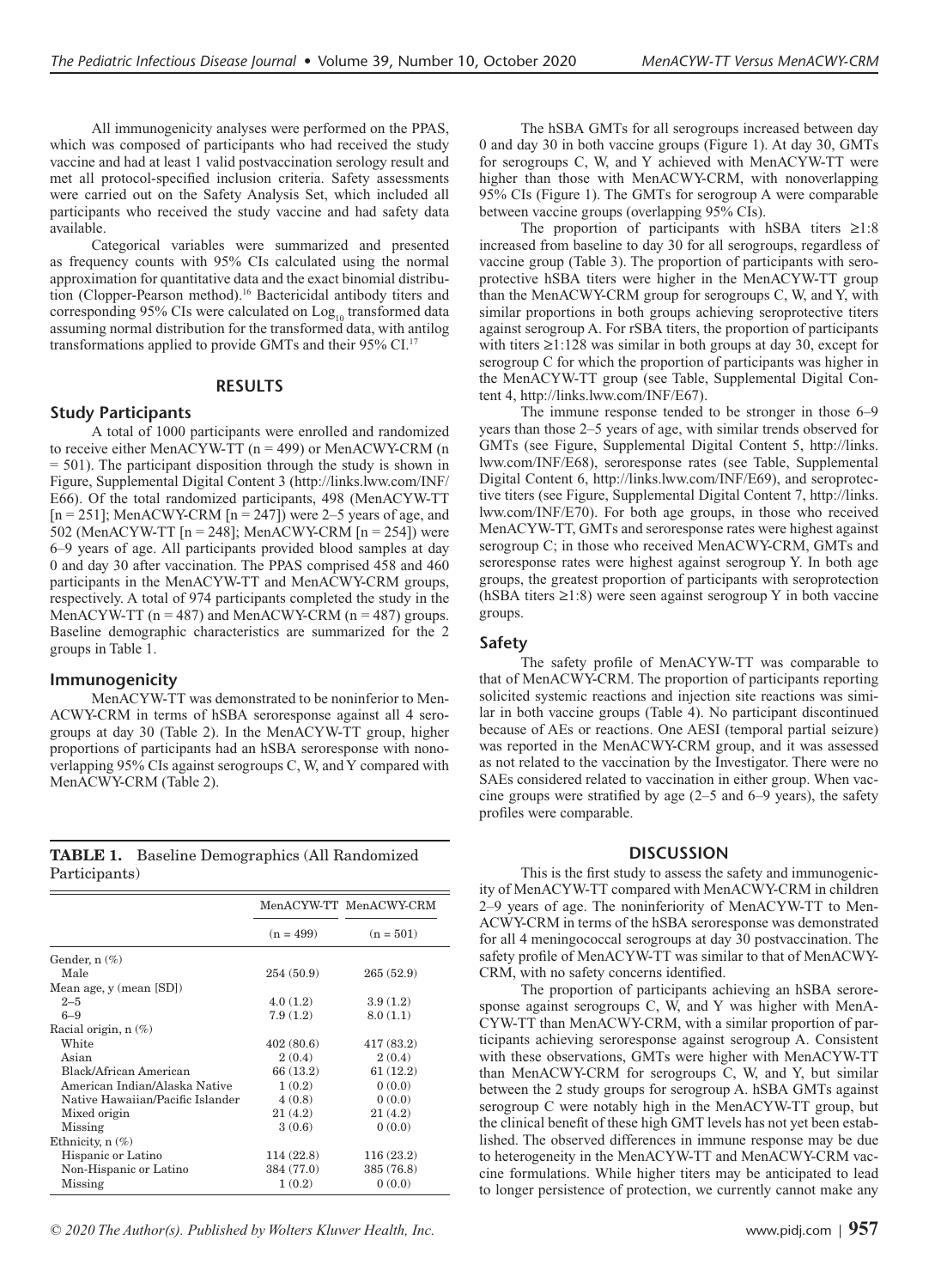**TABLE 2.** Noninferiority of the Proportion of Participants (%) Who Had Achieved hSBA Vaccine Seroresponse*<sup>a</sup>* at Day 30 Between Vaccine Groups (Per Protocol Analysis Set)

|             | MenACYW-TT |                   |         | MenACWY-CRM                |                               |  |
|-------------|------------|-------------------|---------|----------------------------|-------------------------------|--|
| $(n = 458)$ |            | $(n = 460)$       |         | MenACYW-TT-<br>MenACWY-CRM |                               |  |
| Serogroup   | n/M        | $\%$ (95% CI)     | n/M     | $\%$ (95% CI)              | Difference, $\%$ (95 $\%$ CI) |  |
| A           | 252/455    | 55.4 (50.7-60.0)  | 219/458 | $47.8(43.2-52.5)$          | $7.6(1.1-14.0)$               |  |
| С           | 436/458    | $95.2(92.8-97.0)$ | 219/458 | $47.8(43.2-52.5)$          | 47.4 (42.2-52.2)              |  |
| W           | 361/458    | 78.8 (74.8-82.5)  | 294/459 | $64.1(59.5-68.4)$          | $14.8(8.9-20.5)$              |  |
| Y           | 419/458    | $91.5(88.5-93.9)$ | 364/459 | 79.3 (75.3-82.9)           | $12.2(7.7-16.7)$              |  |

*<sup>a</sup>*hSBA vaccine seroresponse was demonstrated if a participant had prevaccination titers <1:8, then the postvaccination titer had to be ≥1:16, or for a participant with a prevaccination titer ≥1:8, the postvaccination titer had to be at least 4-fold greater than the prevaccination titer; 95% CIs of the single proportion was calculated from the exact binomial method.

CI, confidence interval; PPAS, Per Protocol Analysis Set; n, number of participants who achieved an hSBA vaccine seroresponse; M, number of participants with available data for the endpoint; N, number of participants in the PPAS.

The overall noninferiority would be demonstrated if the lower limit of the 2-sided 95% CI is  $> -10\%$  for all 4 serogroups.



**TABLE 3.** Proportion of Participants With hSBA Titers ≥1:8 at Day 0 and at Day 30 (Per Protocol Analysis Set)

|            |               |             | MenACYW-TT               | MenACWY-CRM |                   |  |
|------------|---------------|-------------|--------------------------|-------------|-------------------|--|
|            |               | $(n = 458)$ |                          |             | $(n = 460)$       |  |
| Serogroups | Time<br>Point | n/M         | $\%$ (95% CI)            | n/M         | $\%$ (95% CI)     |  |
| A          | Day 0         |             | 225/457 49.2 (44.6-53.9) | 224/460     | $48.7(44.0-53.4)$ |  |
|            | Day 30        |             | 394/456 86.4 (82.9-89.4) | 363/458     | 79.3 (75.3-82.9)  |  |
| C          | Day 0         |             | 56/458 12.2 (9.4-15.6)   | 59/459      | $12.9(9.9-16.3)$  |  |
|            | Day 30        |             | 448/458 97.8 (96.0-98.9) | 308/459     | $67.1(62.6-71.4)$ |  |
| W          | Day 0         |             | 90/458 19.7 (16.1-23.6)  | 93/460      | $20.2(16.6-24.2)$ |  |
|            | Day 30        |             | 434/458 94.8 (92.3-96.9) | 396/459     | 86.3 (82.8-89.3)  |  |
| Y          | Day 0         |             | 54/458 11.8 (9.0-15.1)   | 57/460      | $12.4(9.5-15.8)$  |  |
|            | Day 30        |             | 451/458 98.5 (96.9-99.4) | 417/459     | 90.8 (87.8-93.3)  |  |

CI, confidence interval; M, number of participants with a valid serology result for the particular serogroup and time point; n, number of participants experiencing the endpoint.

Titers ≥1:8 were considered seroprotective.

predictions from the current study data. Ongoing persistence and booster studies with MenACYW-TT will be able to provide additional information.

Routine conjugate meningococcal vaccination schedules against IMD have been introduced in 21 countries based on their established efficacy, safety profile, and immunogenicity,<sup>18</sup> with more countries in the African meningitis belt expected to follow by 2020.<sup>19</sup> School-based immunization programs have shown to be effective in reducing cases of IMD, for example, the meningococcal

**958** <sup>|</sup> www.pidj.com *© 2020 The Author(s). Published by Wolters Kluwer Health, Inc.*



C vaccine was administered in children and adolescents in the United Kingdom, leading to vaccine uptake of >85% in these age groups.20 In the present study, similar trends for protective titers and GMTs were observed for both age subgroups (2–5 and 6–9 years). There tended to be more participants who had achieved an hSBA seroresponse in the older compared with younger age group, consistent with other studies of MenACYW-TT that found a higher proportion of adults and adolescents achieved protective titers compared with children.<sup>21,22</sup> However, this is unlikely to have any clinical significance and is an observation likely driven by physiologic differences in immune responses. Taken together, the results of the present study suggest that MenACYW-TT could be suitable for protection against IMD in either preschool or school-age children, dependent on the immunization program of a particular country.18,23

Overall, both MenACYW-TT and MenACWY-CRM were well-tolerated. The safety profiles of MenACYW-TT and Men-ACWY-CRM were consistent with previous studies assessing other vaccines against IMD in children.<sup>24,25</sup> There were no AESIs or SAEs assessed as related to vaccination in either group.

The study has some limitations. While hSBA ≥1:8 or rSBA ≥1:128 titer thresholds are widely used as serologic correlates of protection for meningococcal vaccines, and have been accepted globally by health regulatory agencies,<sup>26-28</sup> the absolute clinical benefit of these protective titers is yet to be determined.29,30 This study benefitted from enrolling a large number of study participants across 36 sites in the United States, including Puerto Rico; however, analyses comparing the populations of mainland United States and Puerto Rico have not been conducted. A high rate of adherence to the protocol among enrolled participants added to the strength of this study. High baseline titers for serogroup A were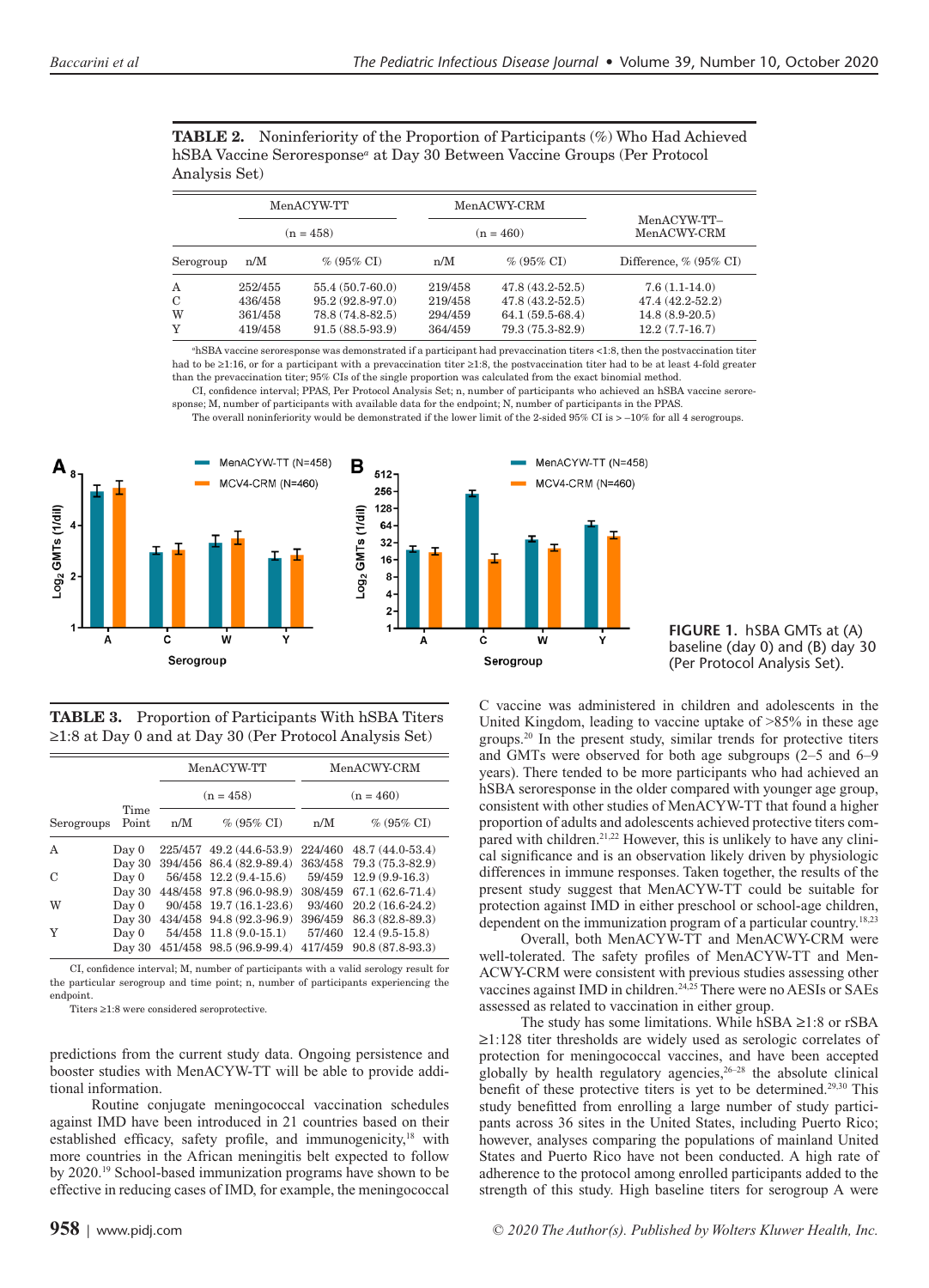|                                           |         | MenACYW-TT          | MenACWY-CRM<br>$(n = 494)$ |                   |  |
|-------------------------------------------|---------|---------------------|----------------------------|-------------------|--|
|                                           |         | $(n = 498)$         |                            |                   |  |
|                                           | n/M     | $\%$ (95% CI)       | n/M                        | $\%$ (95% CI)     |  |
| AEs within 30 min after vaccine injection |         |                     |                            |                   |  |
| Immediate unsolicited AE                  | 0/498   | $0.0(0.0-0.7)$      | 0/494                      | $0.0(0.0-0.7)$    |  |
| Immediate unsolicited AR                  | 0/498   | $0.0(0.0-0.7)$      | 0/494                      | $0.0(0.0-0.7)$    |  |
| AEs within 30 d after vaccine injection   |         |                     |                            |                   |  |
| Solicited reaction                        | 270/487 | 55.4 (50.9-59.9)    | 296/486                    | $60.9(56.4-65.3)$ |  |
| Solicited injection site reaction         | 228/487 | $46.8(42.3-51.4)$   | 262/486                    | 53.9 (49.4-58.4)  |  |
| Pain                                      | 188/487 | $38.6(34.3-43.1)$   | 206/486                    | 42.4 (37.9-46.9)  |  |
| Erythema                                  | 110/487 | $22.6(18.9-26.6)$   | 153/485                    | $31.5(27.4-35.9)$ |  |
| Swelling                                  | 67/484  | $13.8(10.9-17.2)$   | 104/483                    | $21.5(17.9-25.5)$ |  |
| Solicited systemic reaction               | 168/487 | 34.5 (30.3-38.9)    | 180/486                    | 37.0 (32.7-41.5)  |  |
| Fever                                     | 9/485   | $1.9(0.9-3.5)$      | 13/479                     | $2.7(1.5-4.6)$    |  |
| Headache                                  | 61/487  | $12.5(9.7-15.8)$    | 56/486                     | $11.5(8.8-14.7)$  |  |
| Malaise                                   | 103/487 | 21.1 (17.6-25.0)    | 99/486                     | $20.4(16.9-24.2)$ |  |
| Myalgia                                   | 98/487  | $20.1(16.7-24.0)$   | 112/486                    | $23.0(19.4-27.1)$ |  |
| <b>Unsolicited AE</b>                     | 121/498 | 24.3 (20.6-28.3)    | 145/494                    | 29.4 (25.4-33.6)  |  |
| Unsolicited AR                            | 10/498  | $2.0(1.0-3.7)$      | 17/494                     | $3.4(2.0-5.5)$    |  |
| Related SAE                               | 0/498   | $0.0(0.0-0.7)$      | 0/494                      | $0.0(0.0-0.7)$    |  |
| AEs during the study                      |         |                     |                            |                   |  |
| <b>SAE</b>                                | 0/498   | $0.0(0.0-0.7)$      | 0/494                      | $0.0(0.0-0.7)$    |  |
| MAAEs between visits 1 and 2              | 65/498  | $13.1(10.2-16.3)$   | 76/494                     | $15.4(12.3-18.9)$ |  |
| MAAE between visit 2 to 6-month follow-up | 155/498 | $31.1(27.1 - 35.4)$ | 136/494                    | 27.5 (23.6-31.7)  |  |

## **TABLE 4.** Summary Safety Outcomes (Safety Analysis Set)

AEs, adverse events; AR, adverse reaction; CI, confidence interval; M, number of participants with available data for the endpoint; MAAE, medically-attended AE; n, number of participants experiencing the endpoint. SAE, serious AE.

seen among the participants in this study, and another similar study in adolescents.21 Given that there is no recommendation for infant or toddler vaccination with meningococcal vaccines in the United States, the exact origin of these titers cannot be explained. Because of the potential variability of baseline titers, an advantage of using seroresponse as an endpoint for assessing immunogenicity is that it accounts for baseline seropositivity.

Our findings suggest that MenACYW-TT may have the potential to prevent IMD when administered as a single dose to meningococcal vaccine-naïve children 2–9 years of age. MenA-CYW-TT could also have potential in catch-up immunization programs alongside routine recommendations.

#### **ACKNOWLEDGMENTS**

*Authors wish to acknowledge all the Investigators as listed in the Supplemental Digital Content 8; [http://links.lww.com/INF/](http://links.lww.com/INF/E71) [E71](http://links.lww.com/INF/E71), and the study site staff that were part of the study. Editorial assistance with the preparation of this manuscript was provided by Jonathon Ackroyd of inScience Communications, Springer Healthcare, and was funded by Sanofi Pasteur. Authors also wish to acknowledge and thank the Sanofi Pasteur study team especially David Neveu, Jennifer Kinsley, Lucia Perez and Amy Strickland, for the support during the conduct of this study.*

#### **REFERENCES**

- 1. Olbrich KJ, Müller D, Schumacher S, et al. Systematic review of invasive meningococcal disease: sequelae and quality of life impact on patients and their caregivers. *Infect Dis Ther*. 2018;7:421–438.
- 2. Acevedo R, Bai X, Borrow R, et al. The Global Meningococcal Initiative meeting on prevention of meningococcal disease worldwide: epidemiology, surveillance, hypervirulent strains, antibiotic resistance and high-risk populations. *Expert Rev Vaccines*. 2019;18:15–30.
- 3. Nadel S, Ninis N. Invasive meningococcal disease in the vaccine era. *Front Pediatr.* 2018;6:321.
- 4. European Centre for Disease Prevention and Control. *Factsheet about meningococcal disease*. 2019. Available from: [https://www.ecdc.europa.eu/](https://www.ecdc.europa.eu/en/meningococcal-disease/factsheet) [en/meningococcal-disease/factsheet.](https://www.ecdc.europa.eu/en/meningococcal-disease/factsheet) Accessed 25 October, 2019.
- 5. Centers for Disease Control and Prevention. *Meningococcal disease: technical and clinical information*. 2019. Available from: [https://www.cdc.gov/](https://www.cdc.gov/meningococcal/clinical-info.html) [meningococcal/clinical-info.html.](https://www.cdc.gov/meningococcal/clinical-info.html) Accessed 18 November, 2019.
- 6. Jafri RZ, Ali A, Messonnier NE, et al. Global epidemiology of invasive meningococcal disease. *Popul Health Metr*. 2013;11:17.
- 7. World Health Organization. *Invasive meningococcal disease—serogroup distribution, 2018*. 2018. Available from: [https://www.who.int/emergen](https://www.who.int/emergencies/diseases/meningitis/serogroup-distribution-2018.pdf?ua=1)[cies/diseases/meningitis/serogroup-distribution-2018.pdf?ua=1](https://www.who.int/emergencies/diseases/meningitis/serogroup-distribution-2018.pdf?ua=1). Accessed January 2020.
- 8. Peterson ME, Li Y, Bita A, et al; Meningococcal Surveillance Group (in alphabetical order). Meningococcal serogroups and surveillance: a systematic review and survey. *J Glob Health*. 2019;9:010409.
- 9. Centers for Disease Control and Prevention. *Enhanced meningococcal disease surveillance report, 2017*. 2017. Available from: [https://www.cdc.gov/](https://www.cdc.gov/meningococcal/downloads/NCIRD-EMS-Report-2017.pdf) [meningococcal/downloads/NCIRD-EMS-Report-2017.pdf](https://www.cdc.gov/meningococcal/downloads/NCIRD-EMS-Report-2017.pdf). Accessed 25 October, 2019.
- 10. Centers for Disease Control and Prevention. *Epidemiology and prevention of vaccine-preventable diseases: meningococcal disease*. 2019. Available from: [https://www.cdc.gov/vaccines/pubs/pinkbook/mening.html.](https://www.cdc.gov/vaccines/pubs/pinkbook/mening.html)
- 11. Shaker R, Fayad D, Dbaibo G. Challenges and opportunities for meningococcal vaccination in the developing world. *Hum Vaccin Immunother*. 2018;14:1084–1097.
- 12. World Health Organization. *Meningitis A nearly eliminated in Africa through vaccination, reaching more than 235 million people*. 2016. Available from: [https://www.afro.who.int/news/meningitis-nearly-eliminated-africa](https://www.afro.who.int/news/meningitis-nearly-eliminated-africa-through-vaccination-reaching-more-235-million-people)[through-vaccination-reaching-more-235-million-people.](https://www.afro.who.int/news/meningitis-nearly-eliminated-africa-through-vaccination-reaching-more-235-million-people) Accessed 25 November, 2019.
- 13. Maslanka SE, Gheesling LL, Libutti DE, et al. Standardization and a multilaboratory comparison of Neisseria meningitidis serogroup A and C serum bactericidal assays. The Multilaboratory Study Group. *Clin Diagn Lab Immunol*. 1997;4:156–167.
- 14. Pina LM, Bassily E, Machmer A, et al. Safety and immunogenicity of a quadrivalent meningococcal polysaccharide diphtheria toxoid conjugate vaccine in infants and toddlers: three multicenter phase III studies. *Pediatr Infect Dis J*. 2012;31:1173–1183.
- 15. Mak PA, Santos GF, Masterman KA, et al. Development of an automated, high-throughput bactericidal assay that measures cellular respiration as a survival readout for Neisseria meningitidis. *Clin Vaccine Immunol*. 2011;18:1252–1260.
- 16. Erdoğan S, Gülhan OT. Alternative confidence interval methods used in the diagnostic accuracy studies. *Comput Math Methods Med*. 2016;2016:7141050.